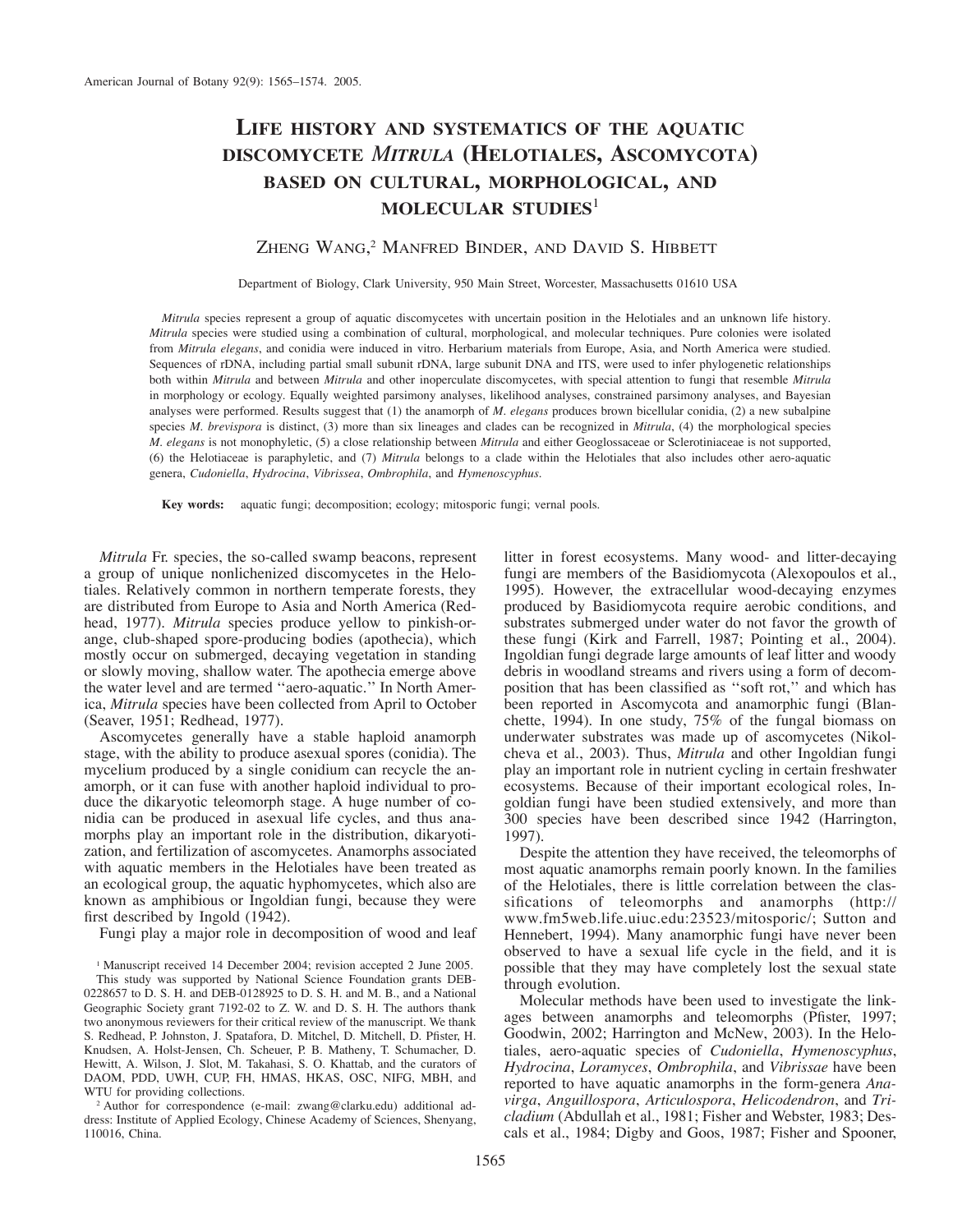1987; Hamad and Webster, 1988; Webster et al., 1995; Marvanova´ and Descals, 1996). Thousands of ascocarps of *Mitrula* have been collected, but an anamorphic state has not been reported in the life history.

The systematic position of *Mitrula* in the Helotiales also is uncertain. Because of the club-shaped apothecia, *Mitrula* species have been accepted as members of the family Geoglossaceae, which contains fungi commonly referred to as ''earth tongues'' (e.g., *Geoglossum glutinosum* Pers.: Fr.) (Imai, 1941; Dennis, 1968; Korf, 1973; Benkert, 1983). The concept of the Geoglossaceae has been modified extensively by recent studies and classifications (Hawksworth et al., 1995; Kirk et al., 2001), and it seems likely that the family will be restricted and excluded from a monophyletic Helotiales in future classifications (Platt, 2000; Pfister and Kimbrough, 2001; Z. Wang et al., unpublished manuscript). Based on ultrastructure of the ascus (a saclike cell containing ascospores) from selected taxa in the Helotiales, Verkley (1994) concluded that *Mitrula paludosa* Fr. is closely related to members of the Sclerotiniaceae, and this placement was accepted by some recent classifications (Hawksworth et al., 1995; Eriksson et al., 2004). However, based on internal transcribed spacer (ITS) rDNA sequences, *Mitrula elegans* (Berk.) Fr. was placed as the sister group of *Chloroscypha* species (Helotiaceae) instead of having a close relationship with *Sclerotinia sclerotiorum* (Lib.) de Bary (Sclerotiniaceae) (Gernandt et al., 1997). The family Helotiaceae was resolved as paraphyletic in a study based on 18s rDNA phylogeny (Gernandt et al., 2001), and the position of *Mitrula* in the family was accepted with a question mark in *The Dictionary of the Fungi,* vol. 9 (Kirk et al., 2001).

Fifty-five species names have been recorded under the genus *Mitrula* (http://www.indexfungorum.org). Some species described in *Mitrula* have been transferred to other genera, such as *Bryoglossum*, *Scleromitrula* (= *Verpatinia*), and *Heyderia* (Imai, 1941; Maas Geesteranus, 1964; Dennis, 1968; Korf, 1973; Redhead, 1977; Schumacher and Holst-Jensen, 1997). Morphological characters used for defining *Mitrula* species are limited and include characters of asci, ascospores, and apothecia. Noting that the measurements of asci and spores by different authors were not consistent, Imai (1941), Maas Geesteranus (1964), and Korf (1973) suggested that *Mitrula* is a monotypic genus, with *M. paludosa* as the sole species.

The present concept of *Mitrula* (Redhead, 1977) includes four species that are united by possession of orange, clavate, fleshy apothecia, a white stipe, inflated stipe hyphae, hyaline ascospores, an amyloid apical ascal tip, and an aquatic habitat. In Redhead (1977), characters of spores and apothecia, and geographic distributions were used to distinguish species. Four species were recognized, *M. elegans*, *M. borealis* S.A. Redhead, *M. lunulatospora* S.A. Redhead, and one European species *M. paludosa*, which may be referred to Asian material as well (Redhead, 1977). *Mitrula borealis* has a boreal and subalpine distribution in North America and Europe, while the other three species are believed to be restricted to shallow water at a low altitude. In addition to *M. borealis* and *M. paludosa*, two *Mitrula* species with dark brown or pink hymenophores, *M. multiforme* (E. Henning) Massee and *M. omphalostoma* E.-H. Benedix, were accepted in Europe by Benkert (1983). The genus *Bryoglossum* was erected based on the bryophilous (moss-inhabiting) species *Mitrula gracilis* Karsten. *Bryoglossum gracilis* (Karsten) S.A. Redhead may be closely related to *Mitrula* species, but shows some significant

differences from the four *Mitrula* species in producing minute cauloscales (scale-like stipe hairs), having a gelatinized free margin, a yellowish stipe with narrow stipe hyphae, and releasing a yellow to reddish brown pigment in 10% KOH solution (Kankainen, 1969; Redhead, 1977).

The goals of this study were to (1) isolate *Mitrula* strains from field collections and induce its anamorphic stage in vitro, (2) evaluate the number of species within *Mitrula*, and (3) position *Mitrula* in the Helotiales using data from three rDNA regions, small subunit rDNA (ssu-rDNA), large subunit rDNA (lsu-rDNA), and 5.8S rDNA, from diverse taxa representing the major groups and many aero-aquatic genera in the Helotiales.

### MATERIALS AND METHODS

*Morphological and cultural studies*—Morphological descriptions are based on observations of fresh, dried, or rehydrated specimens. Microscopic studies use squashed tissues. Measurements were made in Melzer's reagent (Korf, 1973) using bright field microscopy (Olympus CH-2, Olympus, Tokyo, Japan). Methods for collecting, isolating, and culturing *Mitrula* species basically followed Goos et al. (1986). Ascospores were collected in petri dishes on 2% malt extract agar sealed with parafilm, and resulting colonies were kept at room temperature (16–20"C) under ambient light. ITS sequences of the colonies were checked to detect contamination. Colonies were transferred into flasks containing sterilized leaves of *Fagus americana* Sweet. submerged in water, and were incubated at room temperature to induce sporulation. Mycelia were removed from the flasks onto moist filter paper and incubated under ambient light at room temperature for 2 weeks.

The nuclear condition of the mycelia was examined using the fluorescent stain 4',6'-diamidino-2-phenylindole hydrochloride (DAPI, Sigma, St. Louis, Missouri, USA). Sterile cover slides were placed close to selected colonies for a week, and the fungal cells were allowed to grow onto the slides. Attached fungal cells were fixed with formaldehyde solution (10% formaldehyde in 0.1% Triton X-100) overnight and washed twice with phosphate-buffered saline (PBS; pH 7.4, 138 mM NaCl, 2.6 mM KCl, 10 mM Na<sub>2</sub>HPO<sub>4</sub>, 1.8 mM  $KH_2PO_4$ ). The cells were then resuspended in DAPI solution (1 : 10000 DAPI in PBS) for 10 min in the dark followed by two washes with PBS. Slides with attached fungal cells were mounted with 50% glycerol solution and sealed with nail polish. Images were captured on a Nikon E600 microscope (Nikon, Augusta, GA, USA) with bright field and epifluorescence optics and a SPOT RT Slider cooled colored digital (CCD) camera using SPOT software (Diagnostic Instruments, Sterling Heights, Michigan, USA).

*Molecular techniques*—DNA was isolated from dried fruiting bodies and cultures. Approximately 20–30 mg of fungal tissue (herbarium materials) or a small amount of mycelia from cultures was ground in liquid nitrogen and extracted in 600  $\mu$ L of extraction buffer (1% SDS, 0.15 M NaCl, 50 mM EDTA) at 75"C for 1 h, purified with phenol-chloroform-isoamyl alcohol (25 : 24 : 1), and precipitated with 95% ethanol and 3 M NaCl overnight. Crude DNA extracts were purified with GeneClean (Bio 101, La Jolla, California, USA). Cleaned DNA samples were diluted with distilled water up to 500 fold for use as PCR templates.

Sequence data were generated from three regions: (1) partial nuclear small subunit (nuc-ssu) rDNA bounded by primers PNS1 and NS41 (White et al., 1990; Hibbett, 1996), from 36 isolates of 31 genera; (2) partial nuclear large subunit (nuc-lsu) rDNA bounded by primers JS-1 and LR5 (Vilgalys and Hester, 1990; Landvik, 1996), from 47 isolates of 31 genera; (3) complete internal transcribed spacers 1 and 2 and the 5.8S rDNA (nuc-ITS rDNA) bounded by primers ITS1F and ITS4 (White et al., 1990), from 47 isolates of 31 genera. Sequences generated in this study were submitted to GenBank (accession numbers AY789276-AY789434). Twenty-nine additional sequences were downloaded from GenBank (Appendix 1).

Thirteen isolates of *Mitrula* were included in molecular studies, representing *M. lunulatospora*, *M. borealis*, and *M. elegans* from North America, *M.*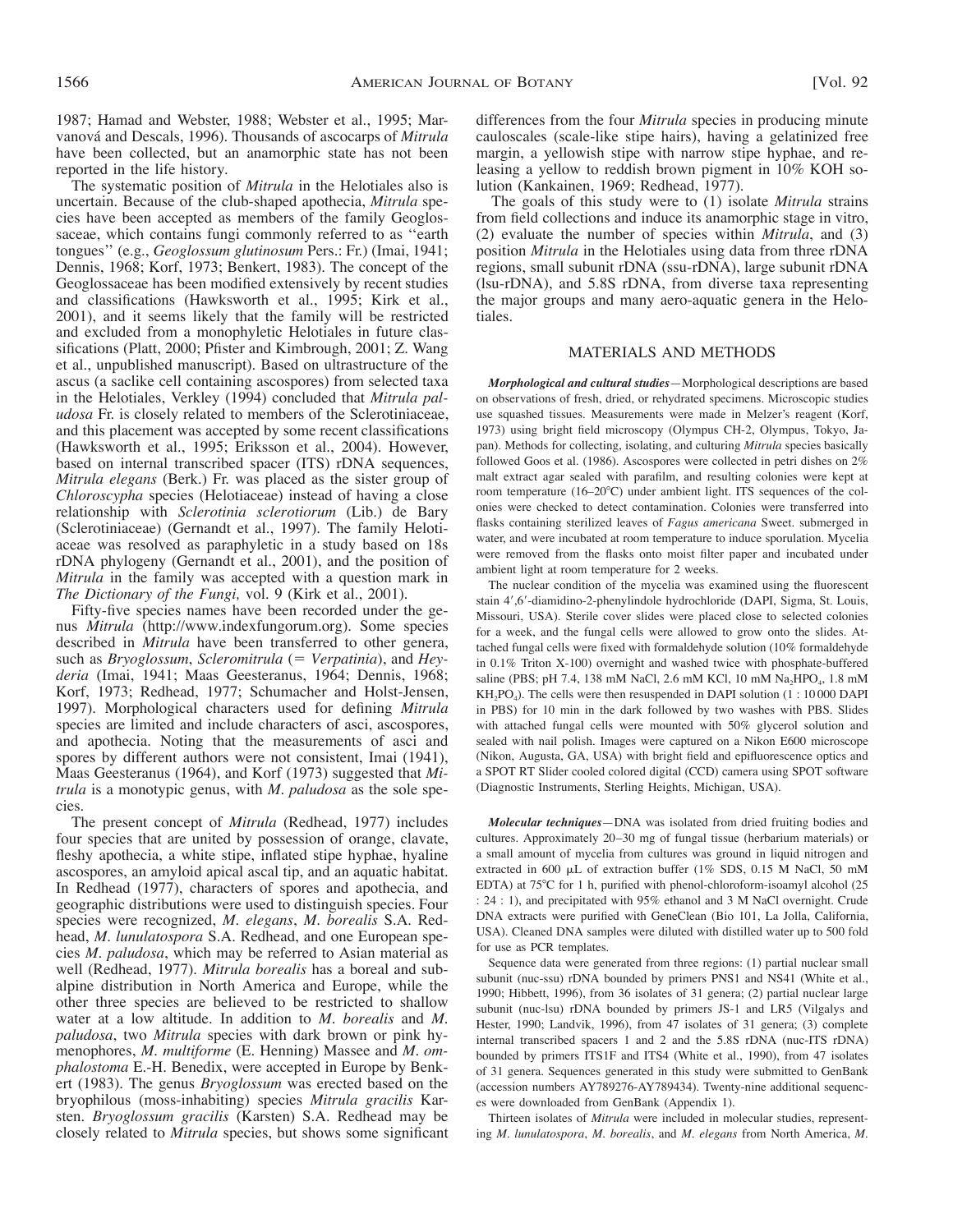| TABLE 1. Shimodaira-Hasegawa test was applied to determine whether the difference between the log-likelihood score (-lnL) of the best uncon-        |
|-----------------------------------------------------------------------------------------------------------------------------------------------------|
| strained maximum parsimonious tree and the $-$ lnL of the best constrained maximum parsimonious trees (Diff $-$ lnL) was statistically significant. |
| The results rejected the alternative hypotheses of positioning <i>Mitrula</i> in either the Sclerotiniaceae or in the Geoglossaceae.                |

| Tree                                       | $-\ln L$    | Diff -lnL   | $P$ value |
|--------------------------------------------|-------------|-------------|-----------|
| 1. Nonconstrained tree as Fig. 4a          | 11583.95262 | <b>Best</b> |           |
| 2. Force <i>Mitrula</i> in Sclerotiniaceae | 11708.90576 | 124.95314   | < 0.001   |
| 3. Force <i>Mitrula</i> in Geoglossaceae   | 11736.24114 | 152.28853   | < 0.001   |
| 4. Force <i>Mitrula</i> in Geoglossaceae   | 11732.54783 | 148.59521   | < 0.001   |
| 5. Force <i>Mitrula</i> in Geoglossaceae   | 11729.76845 | 145.81583   | < 0.001   |

*paludosa* from Europe, and a subalpine collection from China that is described here as *M. brevispora* sp. nov. Of the 15 families accepted in the recent Helotiales classification (Kirk et al., 2001), 11 families, including Bulgariaceae, Leotiaceae, Cudoniaceae, Geoglossaceae, Hemiphacidiaceae, Rutstroemiaceae, Sclerotiniaceae, Helotiaceae, Hyaloscyphaceae, Vibrisseaceae, and Dermateaceae were sampled. Species of aquatic genera such as *Vibrissea*, *Hydrocina*, *Cudoniella*, and *Ombrophila* also were included, as were species with morphological similarity to *Mitrula*, such as *Bryoglossum gracile*, *Heyderia abietis* (Fr.) Link, and *Scleromitrula shiraiana* (Henn.) S. Imai. Species from Rhytismatales, Dothideales, Mycocaliciales, and Pezizales were sampled as well.

PCR reaction mixes (Promega Corp., Madison, Wisconsin, USA) contained 2.5  $\mu$ L 10 $\times$  PCR buffer, 5  $\mu$ M dNTP, 12.5 pM of each PCR primer, and 5  $\mu$ L DNA in 25  $\mu$ L. The amplification program included 40 cycles of 94°C for 30 s, 50"C for 30 s, and 72"C for 1 min. PCR products were purified using Pellet Paint (Novagen, Madison, Wisconsin, USA) and sequenced using the ABI Prism BigDye-terminator cycle sequencing kit (Applied Biosystems, Foster City, California, USA) according to the manufacturer's protocols. Primers used for sequencing were PNS1, NS19bc, NS19b, NS41, JS-1, LR3, LR3R, LR5, ITS1F, and ITS4 (Vilgalys and Hester, 1990; White et al., 1990; Landvik, 1996). Sequencing reactions were purified using Pellet Paint and were run on an Applied Biosystems 377XL automated DNA sequencer. Sequences were edited with Sequencher version 3.1 (GeneCodes Corp., Ann Arbor, Michigan).

*Phylogenetic analyses*—Two data sets were prepared, one for higher-level analyses (HLA) and one for lower-level analyses (LLA). The data set for HLA included sequences of 36 isolates from three genes, nuc-ssu rDNA, nuclsu rDNA and 5.8S rDNA. The HLAs were intended to resolve the placement of *Mitrula* in the Helotiales. The HLA data set was rooted using *Neolecta irregularis* (Perk) Korf & J.K. Rogers (Landvik, 1996). The nuc-ssu rDNA sequences of *Ciboria* sp. G36, *Bisporella* sp. G39, and *Scleromitrula shiraiana* G123 were about 360–560 base pairs (bp) shorter than sequences of the other taxa. The nuc-lsu rDNA sequence of *Rutstroemia bolaris* (Batsch) Rehm was about 527 bp shorter than sequences of other taxa.

The data set for the LLA included sequences of nuc-lsu rDNA and ITS from 24 isolates. LLA were intended to resolve the relationships among *Mitrula* species. *Mitrula* lsu-rDNA and ITS sequences were used as BLAST queries of the GenBank database, but no sequences with high similarity ((95%) were found. The LLA data set was rooted using *Heyderia abietis* based on the results of the HLA.

Sequences were aligned with ClustalX (Thompson et al., 1997) and adjusted by eye in the data editor of PAUP\* 4.0b (Swofford, 2002). Alignments are available at TreeBASE (accession nos. M2285 and M2286). Both data sets were analyzed in PAUP\* 4.0b (Swofford, 2002) and MrBayes 3.0 (Huelsenbeck and Ronquist, 2001), with gaps treated as missing data. Ambiguously aligned positions were excluded from the data sets before performing the analyses.

Parsimony analyses were performed using equal weighting of characters and transformations. Heuristic searches were performed with 1000 replicate searches, each with a random taxon addition sequence, MAXTREES set to autoincrease, and tree-bisection-reconnection (TBR) branch swapping. A bootstrap analysis was performed with 1000 replicates, each with 10 random

taxon addition sequences, MAXTREES set to autoincrease, and TBR branch swapping.

Likelihood analyses were performed using a model and model parameters estimated with Modeltest version 3.5 (Posada and Crandall, 1998) and MrModeltest 2.0 (Nylander, 2004). A likelihood command block was copied from MrModeltest 2.0, which configures PAUP\* to search for a maximum likelihood (ML) tree under the GTR +  $\Gamma$  + I model with 100 heuristic search replicates, each with a random taxon addition sequence, MAXTREES set to autoincrease, and TBR branch swapping. The rate matrix (A-C, 0.722900; A-G, 2.077300; A-T, 0.939200; C-G, 0.801700; C-T, 5.015800; G-T, 1.000000), assumed nucleotide frequencies ( $A = 0.26370$ ,  $C = 0.22000$ ,  $G = 0.27150$ ,  $T = 0.24480$ , assumed proportion of invariable sites (=0.424) and gamma distribution (shape parameter alpha  $= 0.5056$ ) were estimated by hLRT in MrModeltest 2.0.

Constrained analyses were performed using trees constructed with constraint command in PAUP\* to test two alternative hypotheses: (1) *Mitrula* species are members of Sclerotiniaceae. In this case, a group including two *Mitrula* species, *Ciboria*, *Sclerotinia*, *Monilinia*, *Scleromitrula*, and *Rutstroemia* was forced to be monophyletic. (2) *Mitrula* belongs to the family Geoglossaceae. A group including *Mitrula*, *Geoglossum* and *Trichoglossum* was forced to be monophyletic. Tree searching in the constrained analyses used the same parsimony analyses settings described previously. Equally parsimonious trees from unconstrained and constrained analyses were compared using the SH test in PAUP\* (Shimodaira and Hasegawa, 1999; Goldman et al., 2000). The SH test was performed for 1000 replicate bootstrap data sets by using full likelihood optimizations. Based on the overall likelihood value, trees significantly different  $(P < 0.05)$  from the best tree were rejected (Table 1).

Bayesian posterior probabilities were computed using the Metropolis-coupled Markov chain Monte Carlo method (MCMCMC) under the GTR +  $\Gamma$ + I model in MrBayes 3.0 by running four chains with 500 000 generations using the program default priors on model parameters. Trees were sampled every 100 generations. Likelihoods converged to a stable value after 10 000 generations, and all trees prior to this convergence were discarded as the ''burn-in'' phase before computing a majority rule consensus tree in PAUP\*.

The same analytical settings of parsimony analyses as those for the HLA were applied to the LLA for combined nuc-lsu rDNA and ITS data.

#### RESULTS

*Mitrula brevispora Zheng Wang sp. nov. (Fig. 1)*—Ascoma solitaria, 14–32 mm altum. Ascogenea forma cylindracea, subalbea vel lutea,  $4-12 \times 2-4.5$  mm. Stipes 0.8–1 mm crassus. Hymenium 97–102  $\mu$ m crassus. Asci cylindraceo-clavati, apice attenuati, jodo abturaculo minutissimo caerulescentes, 4.9– 6.7  $\mu$ m crassus. Paraphyses filiformes, 2.4–2.6  $\mu$ m crassus. Sporae 8: ellipticae vel subfusoideae,  $2.4-3.1$  5.5-10.1  $\mu$ m.

Holotypus: On mossy soil and dead foliage in coniferous Forests. Satan forest farm (2500 m a.s.l.), Bailongjiang River, Gansu, China, 9 July 2002; leg. Zheng Wang No. ZW02-012 (Clark University)

Ascocarps solitary, flesh, 14–32 mm high. Ascogenous part cylindrical to slightly clavate, smooth, beige to yellow, 4–12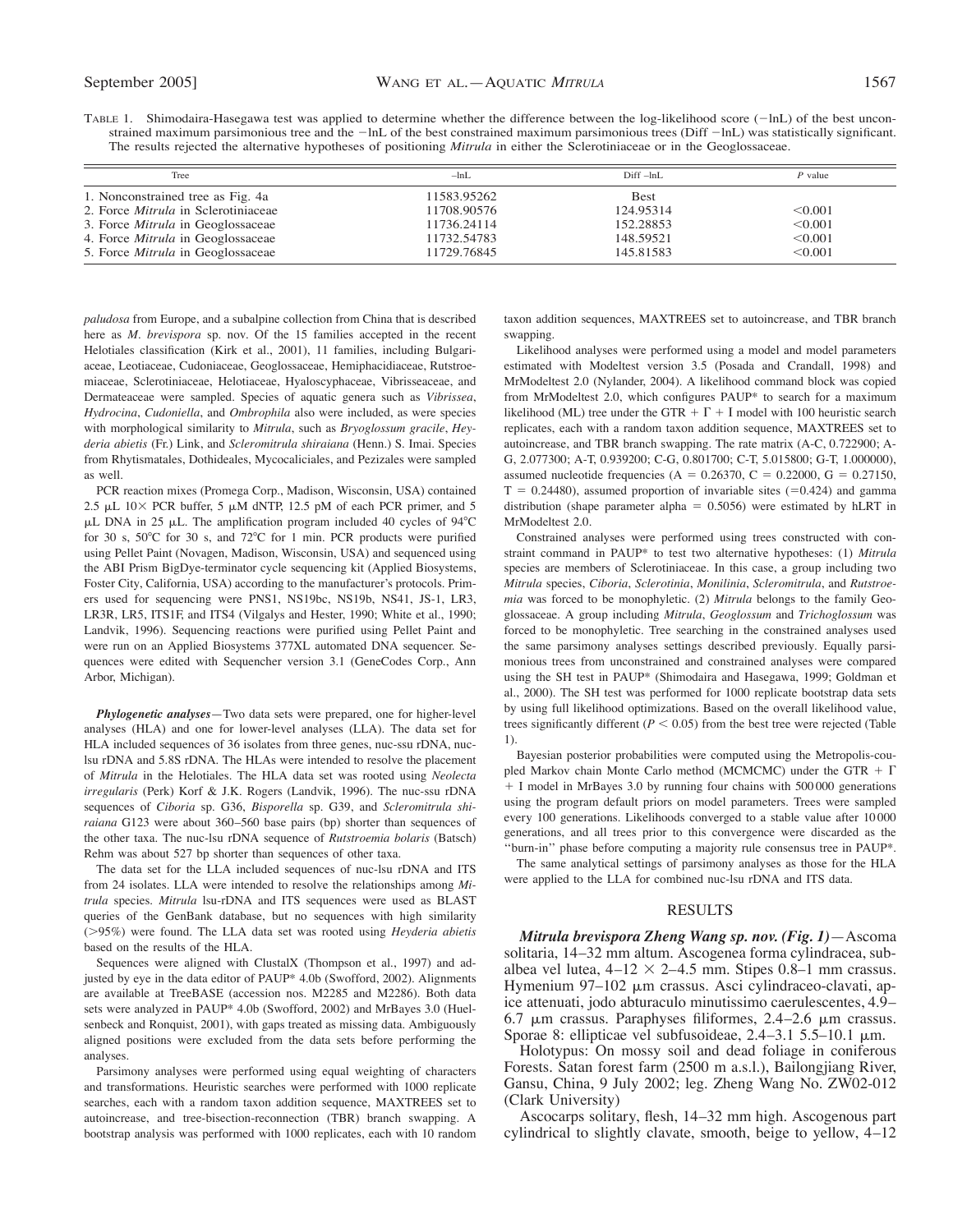

Fig. 1. Illustration of *Mitrula brevispora* based on specimen ZW02-012. (a) Ascocarps. (b) Ascospores. (c) Ascus and paraphyses. Scale bars:  $a = 10$ mm; b,  $c = 10 \mu m$ .

 $\times$  2–4.5 mm. Stipe unbranched, 0.8–1 mm wide, hyaline to white. Hymenium about  $97-102 \mu m$  thick. Asci eight-spored, elongate-clavate,  $4.9-6.7 \mu m$  wide, croziers present, apical pores amyloid. Paraphyses filiform, slightly enlarged above, 2.4–2.6  $\mu$ m wide. Ascospores elliptical-fusoid to broadly cylindrical, one-celled, bi-guttulate to multi-guttulate, rarely with a gelatinous sheath,  $2.4-3.1 \times 5.5-10.1 \mu m$ . Subhymenium not distinct. Clavula medulla hyphae  $4.8-17$   $\mu$ m wide. Stipe medulla hyphae  $14-24 \mu m$  wide, stipe inner cortical hyphae  $3.5-7.5 \mu m$  wide. On mossy soil and dead foliage in coniferous forests in alpine or subalpine areas.

Additional specimens examined: On duff in conifer forests. Satan Forest farm (3300 m a.s.l.), Bailongjiang River, Gansu, China, 10 July 2002; leg. Zheng Wang No. ZW02-020 (Clark University).

*Pure cultures and conidia of Mitrula elegans*—Ascospores from two isolates, G45 from Massachusetts and G146 from West Virginia, germinated on 2% malt extract agar (MEA) plates in 24 h with germ tubes extending from both ends of the ascospores. All single spore isolates grew slowly, and colonies from single spores grew poorly even after transfer onto a new MEA plate. Multispore cultures reached 10 mm in diameter in 3 to 5 days at 16–20"C and became orange to brownish-orange because of brown incrustations produced by some cells. The function of brown incrustations and brown-walled cells is unknown. Brown pigments were detected in the medium as well. Hyphae became dark colored when the media became dry. Some cells became swollen to form chains of chlamydospore-like structures, and hyphae were found to grow out from those chlamydospore-like cells with or without rehydrating the media (Fig. 2a). A single nucleus was revealed in each cell by DAPI (Fig. 3).

Mycelia from multispore cultures that were transferred onto the submerged leaf litter in the flasks, colonized the substrate and formed a thick layer of white hyphae on the water–air interface within a week. Brown pigments were detected in the water, but no hyphae with brown incrustations were observed. No conidia were detected from the water or the foam created by shaking the flasks, although conidia of aquatic hyphomycetes are frequently collected from foam in the field. After 2 to 3 weeks, hyphae of *Mitrula elegans* covered the substrate. Club-shaped, brown conidia chains, from which mature bicel-



Fig. 2. Illustration of the anamorph of *Mitrula elegans*. (a) Somatic hyphae. (b). Conidia with some cells showing a darker spot inside. Scale bars = 10  $um.$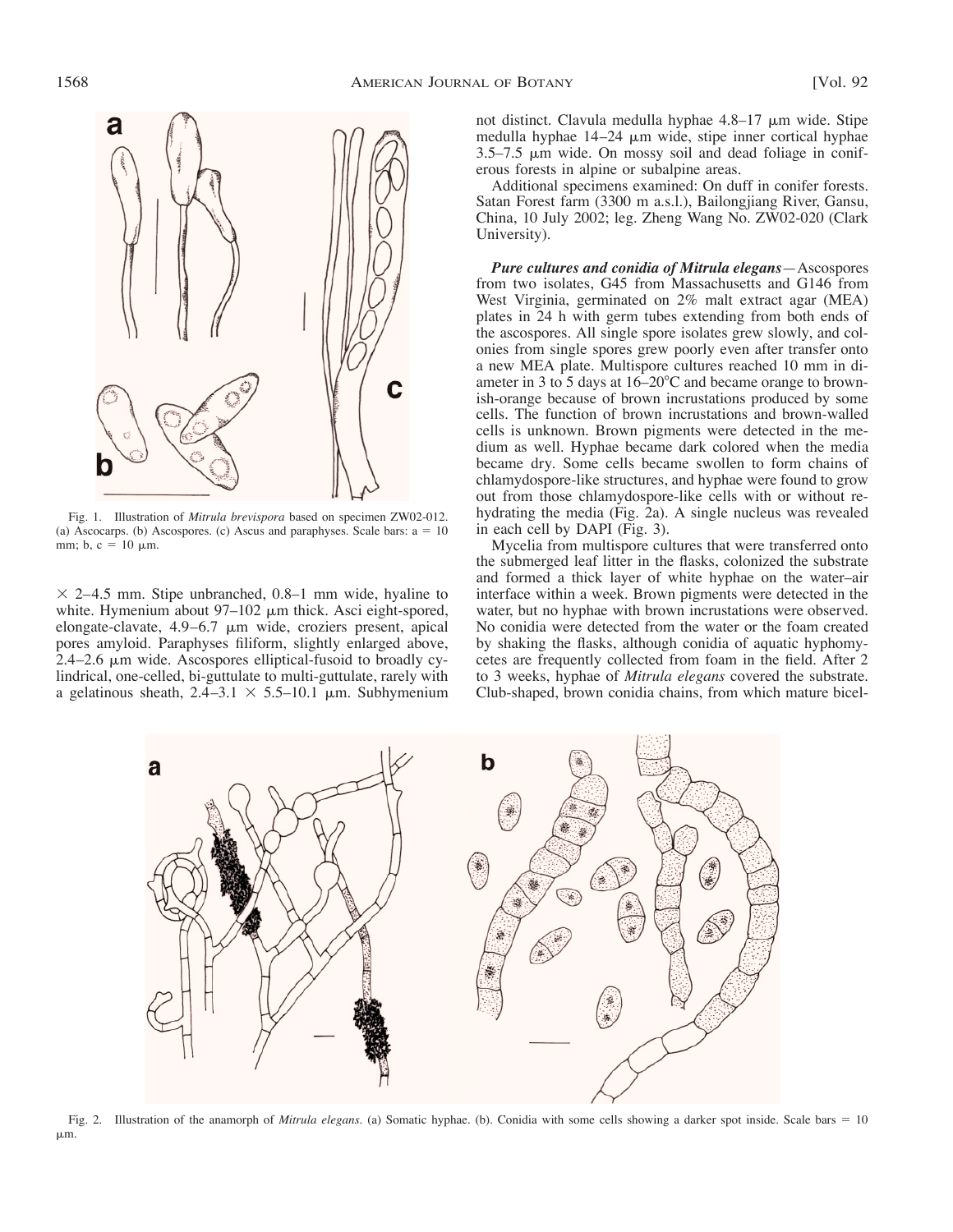

Fig. 3. Light micrograph after staining with 4',6'-diamidino-2-phenylindole hydrochloride (DAPI) shows monokaryotic hyphae obtained from culture of *Mitrula elegans*. Two septa are indicated with arrows. Scale bar = 10  $\mu$ m.

lular conidia were produced, appeared in the leaf tissue and on the surface of the substrates a month after inoculation (Fig. 2b). Hyphae transferred from the flasks to sterilized filter paper in a moist petri dish produced the same anamorphic stage. ITS sequences of mycelia samples drawn from each step during the culturing confirmed the identity of *M. elegans*.

Anamorph of *Mitrula elegans*: Aquatic. Conidiophores not distinguishable from the vegetative hyphae. Conidiogenous cells terminal, hyaline, integrated. Conidia in early stage solitary, dark brown, filiform, septate, sometimes dichotomously branched, often of highly variable length,  $10-20 \mu m$  wide. Mature conidia may be released by disarticulation of a septum or may simply be cleaved from the conidiogenous cell, brown to dark brown, ellipsoid to ovoid, bicellular, septa becoming distinct during development,  $12-17 \times 7.0-7.5$  µm. No germination of the conidia was observed.

*Phylogenetic inference from the HLA data set*—The placement of *Mitrula* was estimated using three rDNA regions (lsu  $+$  ssu  $+$  5.8S; Fig. 4). The combined genes had an aligned length of 2024 base pairs (22 positions were excluded from the analyses) with 220 uninformative variable positions and 395 parsimony-informative positions.

Equally weighted parsimony analysis based on combined rDNA genes generated a single maximum parsimony tree of 1688 steps and consistency index  $CI = 0.511$  (Fig. 4a). *Mitrula*, represented by the boreal species *M. brevispora* and the aquatic *M. paludosa*, was strongly supported as monophyletic (bootstrap  $[BP] = 100\%$ ). A clade including three aquatic genera *Mitrula*, *Vibrissea* (Vibrisseaceae), and *Hydrocina* was resolved, but without strong support (BP & 50%). *Bryoglossum* was placed as the sister group of *Lachnum* (Hyaloscyphaceae) with strong support ( $BP = 92\%$ ). The family Helotiaceae was not monophyletic, and members of the family were present in 5 clades. The BSA clade (bright-colored, saprotrophic and

aquatic), including species of *Bisporella*, *Chloroscypha*, *Ascocoryne*, *Mitrula*, and *Vibrissea*, was not supported by the bootstrap value  $(<50\%)$ , but it can be characterized by the bright hymenophore color (usually yellow to orange yellow), saprotrophic nutrition, and hygrophilous that are common in aquatic or highly humid habitats. The family Sclerotiniaceae was monophyletic ( $BP = 71\%$ ) and was nested in a clade with Rutstroemiaceae, Hemiphacidiaceae, and *Heyderia abietis* with 90% bootstrap support. The family Geoglossaceae was placed as a basal branch of the inoperculate ascomycetes and is not closely related to any of the other families in the Helotiales.

Maximum likelihood analysis based on the HLA data set under the GTR +  $\Gamma$  + I model generated two trees of equal likelihood value  $(-\ln L = 11383.91954)$ . The majority rule consensus tree of 4900 Bayesian trees under the same model supported the same tree topology as the maximum likelihood analysis, which differed from the MP tree mainly by the placement of *Mitrula* and the Rhytismatales (Fig. 4b). However, the conflict between MP and ML trees concerning the placement of *Mitrula* was not supported by high bootstrap or posterior probability (PP) values. In the ML tree (Fig. 4b), the genus *Mitrula* was supported as monophyletic ( $PP = 1.0$ ) and was weakly supported ( $PP = 0.68$ ) as the sister group of a clade including *Ascocoryne* and *Chloroscypha*. Members of the family Helotiaceae were present in four clades in the ML tree. The families Sclerotiniaceae, Rutstroemiaceae, and Hemiphacidiaceae and *Heyderia abietis* formed a well supported clade (PP  $= 1.0$ ). In agreement with the result of MP analyses, the Geoglossaceae formed a basal branch of the inoperculate ascomycetes in the ML tree.

Constrained analyses under the assumption that *Mitrula* is a member of the Sclerotiniaceae generated a single most parsimonious tree. Constrained analyses under the assumption that *Mitrula* is a member of the Geoglossaceae generated three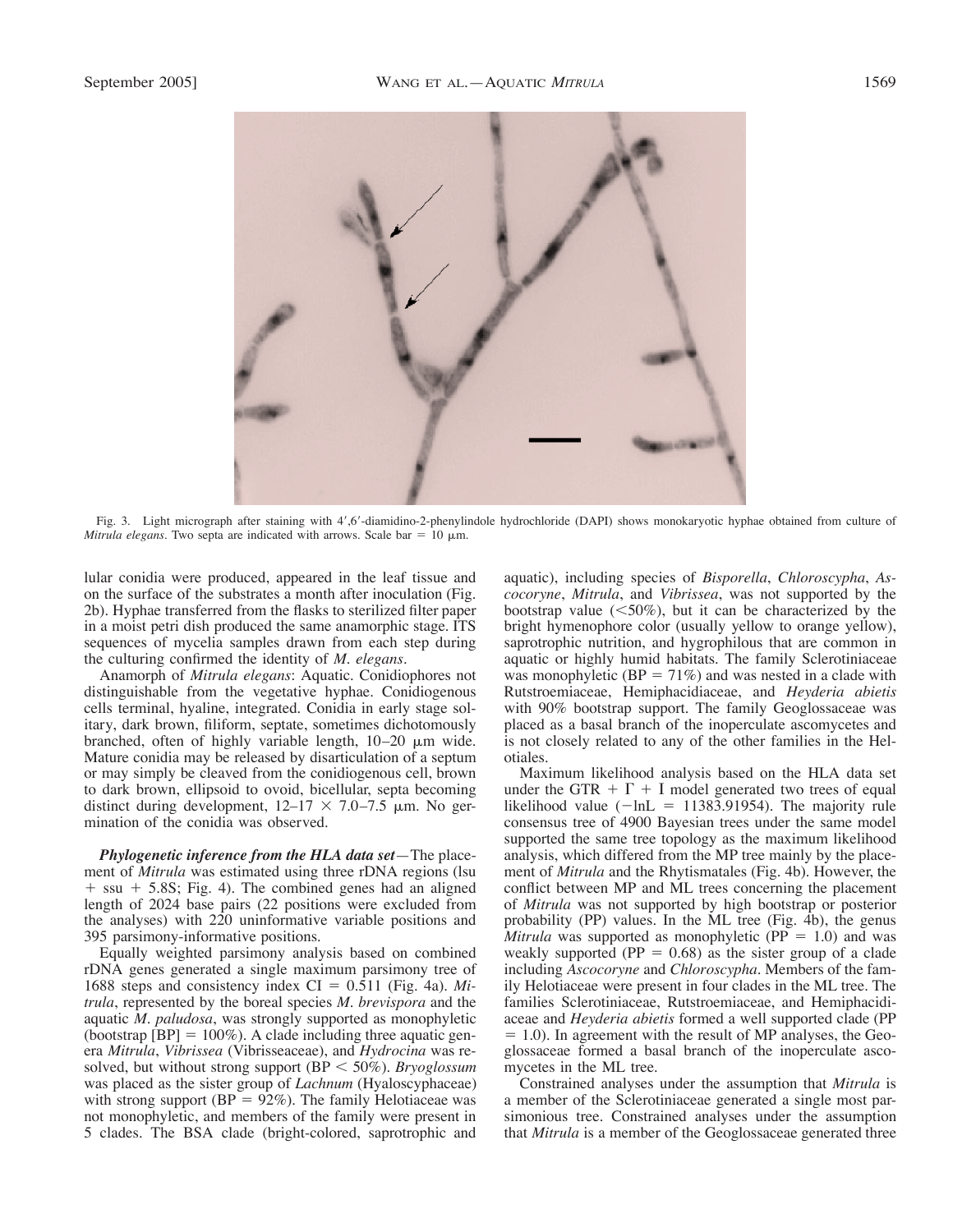

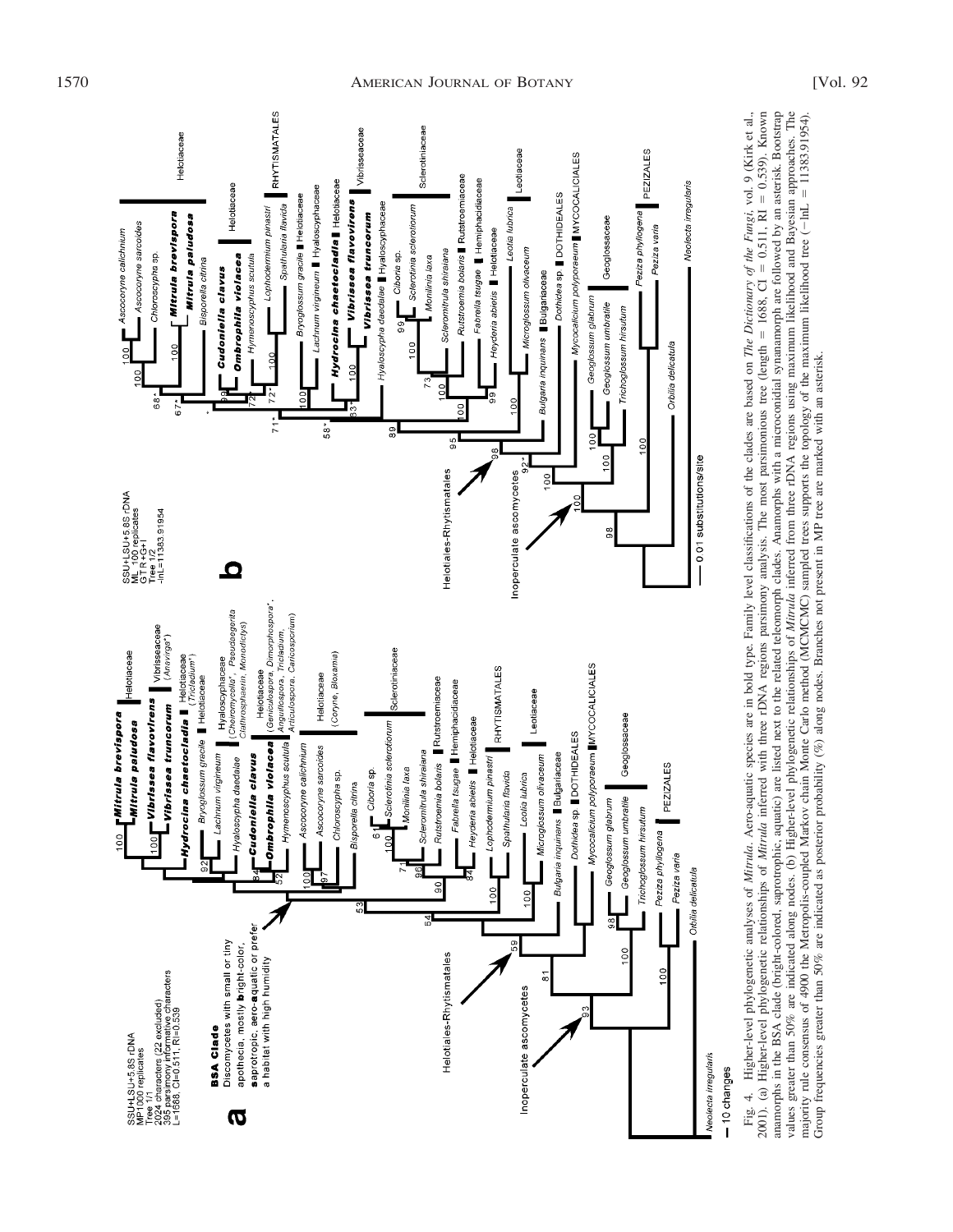

Fig. 5. Lower-level phylogenetic relationships of *Mitrula* inferred from lsu-rDNA and ITS data using parsimony analysis. One of the 26 equally parsimonious trees (length  $= 1046$ , CI  $= 0.578$ , RI  $= 0.717$ ). Bootstrap values greater than 50% are indicated along nodes, and nodes that collapse in the strict consensus tree are marked with an asterisk above the branch.

equally parsimonious trees. Compared with the maximum parsimony tree generated from the unconstrained analyses, trees under both assumptions were rejected by the S-H test (Table 1).

*Phylogenetic inference from the LLA data set*—The relationships among *Mitrula* species were inferred using two rDNA regions ( $\overline{I}$ su + ITS). The combined data had an aligned length of 1390 base pairs with 143 uninformative variable positions and 259 parsimony-informative positions. Equally weighted parsimony analysis based on this data set generated 26 equally parsimonious trees of 1046 steps and consistency index  $(CI) = 0.578$  (Fig. 5). All *Mitrula* isolates formed a clade (BP ! 100%), and the aquatic species *Hydrocina chaetocladia* was the sister group to *Mitrula* species, but with weak support ( $BP < 50\%$ ). More than six lineages were detected among *Mitrula* species. Isolates of *M. borealis* from North America differed by 4 bp in the ITS region with *M. brevispora* from China, and these three subalpine species were well supported as a clade (BP =  $100\%$ ). *Mitrula lunulatospora* and  $\overline{M}$ . *elegans* G47 from eastern USA formed two independent lineages. Eight isolates formed a monophyletic group  $(BP =$ 94%), including six isolates of *M. elegans* from North America and two isolates of *M. paludosa* from Europe. *Mitrula paludosa* is monophyletic with moderate support (BP  $= 76\%$ ).

Except for *M. elegans* G4 collected from Canada, isolates in the *M. elegans*-*M. paludosa* clade differed by less than 2 bp. Two isolates of *M. elegans* with different hymenophore colors, G45 (yellow) and G46 (pink), were from the same locality and only 1 bp differed.

## DISCUSSION

*Life history of Mitrula*—The asexual state of *Mitrula elegans* has been successfully maintained in vitro, and an asexual sporulating aquatic stage has been observed to produce bicellular, brown conidia. Plasmogamy and dikaryotic hyphae have not been observed, and no apothecia have been produced from the *Mitrula* cultures. Hyphae from the multispore colonies of *Mitrula* are uninucleate and are probably haploid. However, the possibility that they are diploid cannot be ruled out, although this would be very unusual for ascomycetes. The bicellular, brown conidia that are released from club-shaped conidia chains in *Mitrula elegans* are unknown in other aquatic hyphomycetes in the Helotiales. Dark aerial and septate conidia (*Anavirga dendromorpha* Descals & Sutton) were reported for *Vibrissea flavovirens* (Hamad and Webster, 1988). Conidia from aquatic species *Hymenoscyphus malawiensis* P.J. Fisher & Spooner are somewhat similar to that of *M. elegans*, but conidia of *H. malawiensis* are hyaline and multicellular (Fisher and Spooner, 1987).

Spores of some aquatic hyphomycetes are usually branched or sigmoid, which is presumably an adaptation to aquatic habitats in flowing water. The conidia of *M. elegans* do not appear to be able to float in the water and may be an adaptation to aquatic habitats with standing or slow-moving water, such as vernal pools. Vernal pools provide unique systems for the wetland species, particularly aquatic plants (Keeley and Zedler, 1998; Weyembergh et al., 2004). Because the major carbon source for streams and forested pools is not in-pool photosynthesis but leaf litter from the surrounding forest (Allan, 1995). Thus, aero-aquatic fungi such as *Mitrula* species are important in carbon flow in vernal pools and similar habitats.

Teleomorphs in the Helotiales, such as *Vibrissea flavovirens* (Pers.) Korf & J.R. Dixon, *Mollisia gigantea* P.J. Fisher & J. Webster, and *Hydrocina chaetocladia* Scheuer, were found in association with phialophora-like anamorphs (microconidial synanamorph), which may have a spermatial function and can fertilize monokaryotic or dikaryotic hyphae produced by other conidia or sclerotia (Fisher and Webster, 1983; Hamad and Webster, 1988; Webster et al., 1991; Harrington and McNew, 2003). No microconidial synanamorph was observed from the cultures of *M. elegans*.

*Position of Mitrula in the Helotiales*—Phylogenetic analyses indicate that *Mitrula* is a member of the Helotiales-Rhytismatales clade and may be closely related to the small, brightly colored, saprotrophic, and aquatic or hygrophilous members in the Helotiaceae. The precise placement of *Mitrula* requires a reclassification of the Helotiaceae and the Helotiales, which needs to include many more taxa.

Both parsimony and likelihood analyses suggested that the Helotiales-Rhytismatales is monophyletic and that there were multiple origins of aero-aquatic habitat in the Helotiales (Fig. 4). The BSA clade, which is recognized without strong support, includes aero-aquatic species of *Vibrissea*, *Hydrocina*, *Cudoniella*, and *Ombrophila* and, in addition, *Ascocoryne*, *Bisporella*, *Hyaloscypha*, and *Hymenoscyphus* species, which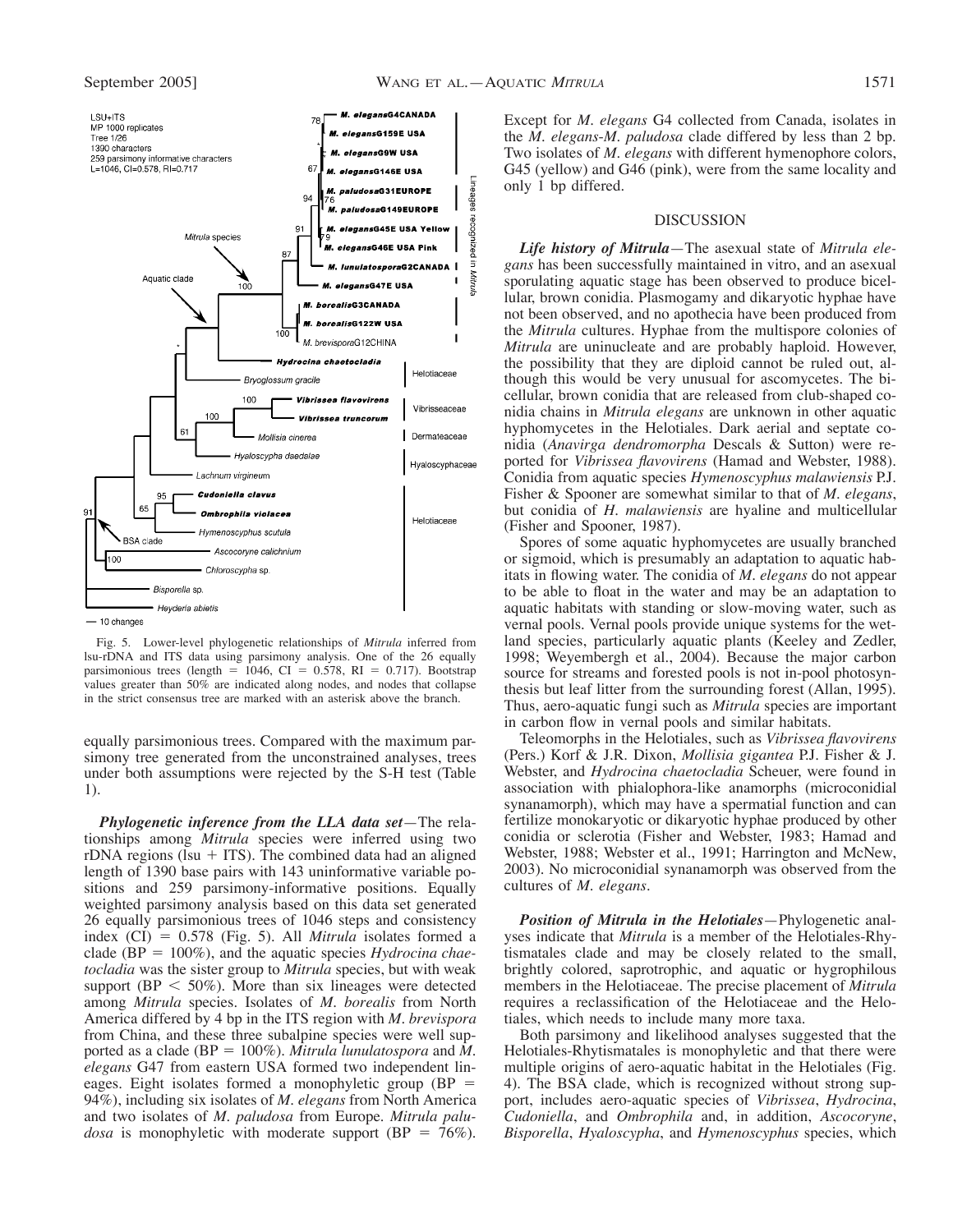In the HLA parsimony tree, *Mitrula* species share a clade with other two aquatic genera, *Vibrissea* and *Hydrocina*. *Vibrissea* species are found on substrate submerged in quickly moving streams, and produce filiform (thread-like) ascospores up to  $\overline{470}$   $\mu$ m in length (Sánchez and Korf, 1966; Korf, 1990; Iturriaga, 1997). *Hydrocina chaetocladia* produces minute, cup-shaped fruitbodies on submerged twigs and produces conidia of *Tricladium chaetocladium* and a microconidial synanamorph (Webster et al., 1991).

The Helotiaceae is not a monophyletic group based on our results. Presently, the Helotiaceae is a large family with about 100 genera, more taxa should be included for clarifying the phylogenetic structure in this family, which should be restricted to a much narrower sense as suggested by Kirk et al. (2001). Previous hypotheses of relationships between *Mitrula* species and either members of the Geoglossaceae or species of the Sclerotiniaceae (Korf, 1973; Verkley, 1994) were rejected. The Geoglossaceae occurs as a basal branch of inoperculate ascomycetes, and it should be excluded from the Helotiales. The Sclerotiniaceae, Rutstroemiaceae, Hemiphacidiaceae, and *Heyderia* are closely related, and there are some *Mitrula*-like fungi in this clade. Bryophilous *Bryoglossum* is closely related to *Lachnum* rather than *Mitrula*. No data of the aquatic family Loramycetaceae in the Helotiales were available.

*Species of Mitrula*—This study partially supports the morphological species delimitation of *Mitrula* in North America by Redhead (1977). The isolates representing *M. borealis*, *M. lunulatospora*, and *M. elegans*, *M. brevispora* from Asia, and *M. paludosa* from Europe, represented more than six lineages, whereas Redhead (1977) divided *Mitrula* into four species.

Two isolates of *Mitrula borealis* from North America (including the isotype) and the new species *M. brevispora* from China, formed a basal clade among *Mitrula* species. *Mitrula borealis* has also been reported from Europe (Redhead, 1977), but no recent collections are available. The Chinese collection is the first record of a subalpine species of *Mitrula* in Asia. Despite the small genetic divergence (4 bp) between *M. borealis* and *M. brevispora* based on partial lsu-rDNA and ITS sequences, the latter is significantly different morphologically from *M. borealis*. *Mitrula brevispora* occurs on mossy substrates, which are not submerged in water, and produces ascocarps that are more cylindrical rather than clavate, with much smaller ascospores than those of *M. borealis* (5.5–10.1  $\times$  2.4–3.1  $\mu$ m vs. 10.5–18  $\times$  2.5–5  $\mu$ m). Thus, the recognition of *M. brevispora* as a distinct species is warranted, although it is a close relative of *M. borealis*, based on rDNA sequences.

*Mitrula elegans* represented by seven isolates from eastern and western North America is not monophyletic based on our analyses. Isolate G47 collected from eastern North America fits the description of *M. elegans* morphology well, but it is not closely related to the other isolates in the clade that includes *M. elegans* isolates. Given the conservation of lsurDNA and ITS regions observed in the *M. borealis*–*M. brevispora* clade, the variation among *M. elegans* isolates is fairly high. Two European collections of *M. paludosa* showed a single base-pair difference to North American *M. elegans* in the ITS region. *Mitrula paludosa* has been reported from Asia as well (Imai, 1941; Teng, 1996), but no recent Asian collections are available to verify this occurrence with molecular methods. The close relationship between *M. elegans* in North America and *M. paludosa* in Europe suggested by previous morphological studies is supported by the molecular data.

*Conclusions*—In vitro cultural studies reveal that the life cycle of the aero-aquatic *Mitrula elegans* involves production of brown bicellular conidia, which may be an adaptation to habitats with standing or slow-moving water and vernal pools. Phylogenetic analyses based on three rDNA regions (lsu, ssu, and 5.8S) reject previously proposed relationships between *Mitrula* and Sclerotiniaceae or Geoglossaceae and imply multiple origins of the aquatic habitat in the Helotiales. More than six lineages can be recognized in *Mitrula* based on molecular data and morphological characters. Low variation is evident at both the ITS and lsu rDNA loci among species with significant morphological differences, but comparatively high molecular divergences are obvious at the same loci within the morphological species *M. elegans*. Further morphological, ecological and molecular studies are required to clarify the phylogenetic relationships both within *Mitrula* and within the Helotiales and to reconstruct the evolution of *Mitrula* in the aero-aquatic habit.

#### LITERATURE CITED

- ALLAN, J. D. 1995. Stream ecology, structure and function of running water. Chapman & Hall, London, UK.
- ABDULLAH, S. K., E. DESCALS, AND J. WEBSTER. 1981. Teleomorphs of three aquatic hyphomycetes. *Transactions of the British Mycological Society* 77: 475–483.
- BLANCHETTE, R. A. 1994. Degradation of the lignocellulose complex in wood. *Canadian Journal of Botany* 73 (Supplement 1): S999–S1010.
- BENKERT, D. 1983. Bemerkenswerte Ascomyceten der DDR VI. Die weißsporigen Geoglossaceen. *Gleditschia* 10: 141–171.
- DENNIS, R. W. G. 1968. British ascomycetes. Cramer, Lehre, Germany.
- DESCALS, E., P. J. FISHER, AND J. WEBSTER. 1984. The *Hymenoscyphus* teleomorph of *Geniculospora grandis*. *Transactions of the British Mycological Society* 83: 541–546.
- DIGBY, S., AND R. D. GOOS. 1987. Morphology, development and taxonomy of *Loramyces*. *Mycologia* 79: 821–831.
- ERIKSSON, O. E., H.-O. BARAL, R. S. CURRAH, K. HANSEN, C. P. KURTZMAN, G. RAMBOLD, AND T. LAESSøE [EDS.]. 2004. Outline of Ascomycota: 2004. *Myconet* 10: 1–99.
- FISHER, P. J., AND B. SPOONER. 1987. Two new ascomycetes from Malawi. *Transactions of the British Mycological Society* 88: 47–54.
- FISHER, P. J., AND J. WEBSTER. 1983. The teleomorphs of *Helicodendron giganteum* and *H. paradoxum*. *Transactions of the British Mycological Society* 81: 656–659.
- GERNANDT, D. S., F. J. CAMACHO, AND J. K. STONE. 1997. *Meria laricis*, an anamoph of *Rhabdocline*. *Mycologia* 89: 735–744.
- GERNANDT, D. S., J. L. PLATT, J. K. STONE, J. W. SPATAFORA, A. HOLST-JENSEN, R. C. HAMELIN, AND L. M. KOHN. 2001. Phylogenetics of Helotiales and Rhytismatales based on partial small subunit nuclear ribosomal DNA sequences. *Mycologia* 93: 915–933.
- GOLDMAN, N., J. P. ANDERSON, AND A. G. RODRIGO. 2000. Likelihood-based test of topologies in phylogenetics. *Systematic Biology* 49: 652–670.
- GOODWIN, S. B. 2002. The barley scald pathogen *Rhynchosporium secalis* is closely related to the discomycetes *Tapesia* and *Pyrenopeziza*. *Mycological Research* 106: 645–654.
- GOOS, R. D., S. K. ABDULLAH, P. J. FISHER, AND J. WEBSTER. 1986. The anamorph genus *Helicoon*. *Transactions of the British Mycological Society* 87: 115–122.
- HAMAD, S. R., AND J. WEBSTER. 1988. *Anavirga dendromorpha*, anamorph of *Apostemidium torrenticola*. *Sydowia* 40: 60–64.
- HARRINGTON, T. J. 1997. Aquatic hyphomycetes of 21 rivers in southern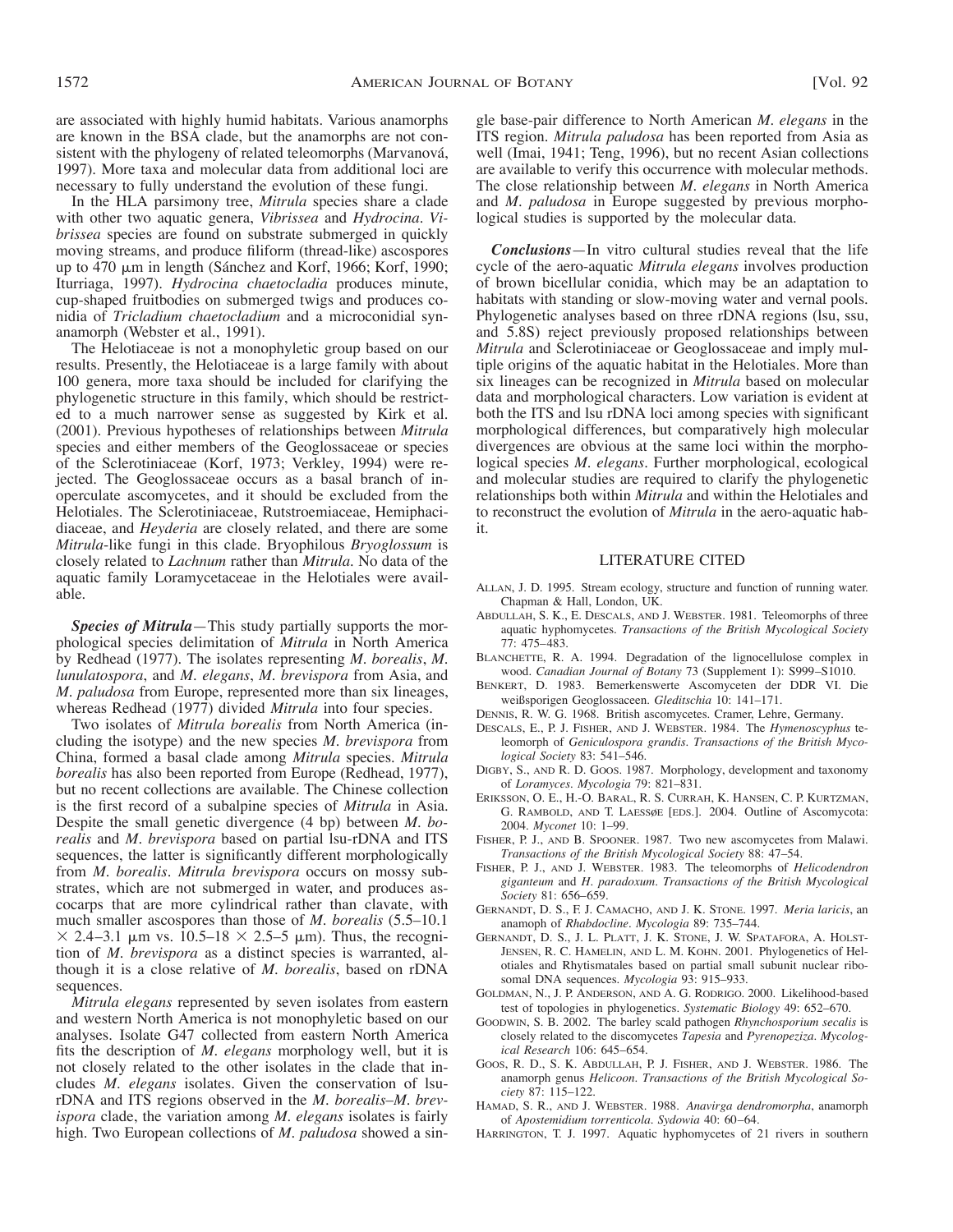Ireland. *Biology and Enviroment: Proceedings of the Royal Irish Academy* 97: 139–148.

- HARRINGTON, T. C., AND D. L. MCNEW. 2003. Phylogenetic analysis places the *Phialophora*-like anamorph genus *Cadophora* in the Helotiales. *Mycotaxon* 87: 141–152.
- HAWKSWORTH, D. L., P. M. KIRK, B. C. SUTTON, AND D. N. PEGLER. 1995. Ainsworth and Bisby's dictionary of the Fungi, 8th ed. CAB International, Wallingford, UK.
- HIBBETT, D. S. 1996. Phylogenetic evidence for horizontal transmission of group I introns in the nuclear ribosomal DNA of mushroom-forming fungi. *Molecular Biology and Evolution* 13: 903–917.
- HUELSENBECK, J. P., AND F. RONQUIST. 2001. MrBayes: Bayesian inference of phylogenetic trees. *Bioinformatics* 17: 754–755.
- IMAI, S. 1941. Geoglossaceae Japoniae. *Journal of the Faculty of Agriculture, Hokkaido Imperial University* 45: 155–264.
- INGOLD, T. 1942. Aquatic hyphomycetes of decaying alder leaves. *Transactions of the British Mycological Society* 25: 339–417.
- ITURRIAGA, T. 1997. *Vibrissea pfisteri*, a new species with an unusual ecology. *Mycotaxon* 51: 215–221.
- KANKAINEN, E. 1969. On the structure, ecology and distribution of the species of *Mitrula s. lat*. (Ascomycetes, Geoglossaceae). *Karstenia* 9: 23– 34.
- KEEKEY, J. E., AND P. H. ZEDLER. 1998. Characterization and global distribution of vernal pools. *In* C. W. Witham, E. T. Bauder, D. Belk, W. R. Ferren Jr., and R. Ornduff [eds.], Ecology, conservation, and management of vernal pool ecosystems, proceedings from 1996 conference, 1– 14. California Native Plant Society, Sacramento, California, USA.
- KIRK, P. M., P. F. CANNON, J. C. DAVID, AND J. A. STALPERS. 2001. Ainsworth and Bisby's dictionary of the Fungi, 9th ed. CAB International, Wallingford, UK.
- KIRK, T. K., AND R. L. FARREL. 1987. Enzymatic ''combustion'': the microbial degradation of ligin. *Annual Review of Microbiology* 41: 465–505.
- KORF, R. P. 1973. Discomycetes and Tuberales. *In* G. C. Ainsworth, F. K. Sparrow, and A. S. Sussman [eds.], The Fungi: an advanced treatise, vol. 4A, 249–319. Academic Press, New York, New York, USA.
- KORF, R. P. 1990. Discomycete systematics today: a look at some unanswered questions in a group of unitunicate ascomycetes. *Mycosystema* 3: 19–27.
- LANDVIK, S. 1996. Phylogenetic rDNA studies of Discomycetes (Ascomycota). Ph.D. dissertation, Department of Ecological Botany, Umeå University, Umeå, Sweden.
- MAAS GEESTERANUS, R. A. 1964. On some white-spored Geoglossaceae. *Persoonia* 3: 81–96.
- MARVANOVA, L. 1997. Freshwater hyphomycetes: a survey with remarks on tropical taxa. *In* K. K. Janardhanan, C. Rajendran, K. Natarajan, and D. L. Hawksworth [eds.], Tropical mycology, 169–226. Science Publishers, Enfield, New Hampshire, USA.
- MARVANOVA, L., AND E. DESCALS. 1996. Hyphomycetes from streams: new taxa and new combination. *Mycotaxon* 50: 455–469.
- NIKOLCHEVA, L. G., A. M. COCKSHUTT, AND F. BÄRLOCHER. 2003. Determining diversity of freshwater fungi on decaying leaves: comparison of traditional and molecular approaches. *Applied and Environmental Microbiology* 69: 2548–2554.
- NYLANDER, J. A. A. 2004. MrModeltest, version 2.0. Program distributed by the author. Evolutionary Biology Centre, Uppsala University, Uppsala, Sweden, website: http://www.ebc.uu.se/systzoo/staff/nylander.html.
- PFISTER, D. H. 1997. Castor, Pollux and life histories of fungi. *Mycologia* 89: 1–23.
- PFISTER, D. H., AND J. W. KIMBROUGH. 2001. Discomycetes. *In* D. J. McLaughlin, E. G. McLaughlin, and P. A. Lemke [eds.], The Mycota VII, part A, Systematics and evolution, 257–281. Springer-Verlag, Berlin, Germany.
- POINTING, S. B., A. L. PELLING, G. J. D. SMITH, K. D. HYDE, AND C. A. REDDY. 2004. Screening of basidiomycetes and xylariaceous fungi for lignin peroxidase and laccase gene-specific sequences. *Mycological Research* 109: 115–124.
- PLATT, J. L. 2000. Lichens, earth tongues, and endophytes: evolutionary patterns inferred from phylogenetic analyses of multiple loci. Ph.D. dissertation, Oregon State University, Corvallis, Oregon, USA.
- POSADA, D., AND K. A. CRANDALL. 1998. Modeltest: testing the model of DNA substitution. *Bioinformatics* 14: 817–818.
- REDHEAD, S. A. 1977. The genus *Mitrula* in North America. *Canadian Journal of Botany* 55: 307–325.
- SANCHEZ, A., AND R. P. KORF. 1966. The genus *Vibrissea*, and the generic

names *Leptosporium*, *Apostremium*, *Apostemidium*, *Gorgoniceps* and *Ophiogloea*. *Mycologia* 58: 722–737.

- SCHUMACHER, T., AND A. HOLST-JENSEN. 1997. A synopsis of the genus *Scleromitrula* (= *Verpatinia*) (Asomycotina: Helotiales: Sclerotiniaceae). *Mycoscience* 38: 55–69.
- SEAVER, F. J. 1951. The North American cup-fungi (In-operculates). Seaver, New York, New York, USA.
- SHIMODAIRA, H., AND M. HASEGAWA. 1999. Multiple comparisons of loglikelihoods with applications to phylogenetic inference. *Molecular Biology and Evolution* 13: 964–969.
- SUTTON, B. C., AND G. L. HENNEBERT. 1994. Interconnections amongst anamorphs and their possible contribution to ascomycete systematics. *In* D. L. Hawksworth [ed.], Ascomycete systematics: problems and perspectives in the nineties, 77–100. Plenum Press, New York, New York, USA.
- SWOFFORD, D. L. 2002. PAUP\*: phylogenetic analysis using parsimony (\* and other methods), version 4 beta. Sinauer, Sunderland, Massachusetts, USA.
- TENG, S. C. 1996. Fungi of China. R. P. Korf [ed.]. Mycotaxon Ltd., Ithaca, New York, USA.
- THOMPSON, J. D., T. J. GIBSON, F. JEANMOUGIN, AND D. G. HIGGINS. 1997. The ClustalX windows interface: flexible strategies for multiple sequence alignment aided by quality analysis tools. *Nucleic Acids Research* 24: 4876–4882.
- VERKLEY, G. J. M. 1994. Ultrastructure of the apical apparatus in *Leotia lubrica* and some Geoglossaceae (Leotiales, Ascomycotina). *Persoonia* 15: 405–430.
- VILGALYS, R., AND M. HESTER. 1990. Rapid genetic identification and mapping of enzymatically amplified ribosomal DNA from several species of *Cryptococcus*. *Journal of Bacteriology* 172: 4238–4246.
- WEBSTER, J., A. EICKER, AND B. M. SPOONER. 1995. *Cudoniella indica* sp. nov. (Ascomycetes, leotiales), the teleomorph of *Tricladium indicum*, an aquatic fungus isolated from a South African river. *Nova Hedwigia* 60: 493–498.
- WEBSTER, J., C. SCHEUER, AND K. S. OM-KALTHOUM. 1991. *Hydrocina chaetocladia* gen. et sp. nov., the teleomorph of *Tricladium chaetocladium*. *Nova Hedwigia* 51: 65–72.
- WEYEMBERGH, G., S. GODEFROID, AND N. KOEDAM. 2004. Restoration of a small-scale forest wetland in a Belgian nature reserve: a discussion of factors determining wetland vegetation establishment. *Aquatic Conservation: Marine and Freshwater Ecosystem* 14: 381–394.
- WHITE, T. J., T. BRUNS, S. LEE, AND J. TAYLOR. 1990. Amplification and direct sequencing of fungal ribosomal RNA genes for phylogenetics. *In* M. A. Innis, D. H. Gelfand, J. J. Sninsky, and T. J. White [eds.], PCR protocols, 315–322. Academic Press, San Diego, California, USA.
- APPENDIX 1. Taxa, vouchers, and GenBank accession numbers for all sequences analyzed with a dash  $(-)$  for missing information or unpublished data. Sequences of isolates (GenBank) were downloaded from GenBank. Sequences of isolates (AFTOL: Assembling Fungal Tree Of Life) were downloaded from the AFTOL database (http://aftol.biology.duke.edu/pub/ dataIndex). After each *Mitrula* species is the tracking number (starting with the letter G) that is used in the lower-level analyses (Fig. 5).

*Taxon*; *voucher*; GenBank accession numbers: ssu-rDNA; lsu-rDNA; ITS.

- *Ascocoryne calichnium* (Tul.) Korf; *PDD 75671*; AY789393; AY789394; AY789395.
- *Ascocoryne sarcoides* (Jacq.) J.W. Groves & D.E. Wilson; *ZW-G92-CLARK*; AY789387; AY789388; AY781216.
- *Bisporella citrina* (Batsch) Korf & S.E. Carp.; *ZW-G39-CLARK*; AY789324; AY789325; AY789326.
- *Bryoglossum gracile* (P. Karst) Redhead; *MBH 52481*; AY789419; AY789420; AY789421.
- *Bulgaria inquinans* (Pers.) Fr.; *ZW-G52-CLARK*; AY789343; AY789344; AY789345.
- *Ciboria* **sp.**; *WZ-JXD-10*; —; —; —.
- *Chloroscypha* **sp.**; *GenBank*; AY544700; AY544656; U92312.
- *Cudoniella clavus* (Alb. & Schwein.) Dennis; *BM 18#13*; AY789372; AY789373; AY789374.
- *Dothidea* **sp.**; *GenBank*; AY016343; AY016360; AF027764.
- *Fabrella tsugae* (Farl.) Kirschst.; *GenBank*; AF106015; AF356694; U92304.
- *Geoglossum glabrum* Pers.; *OSC 60610*; AY789316; AY789317; AY789318.